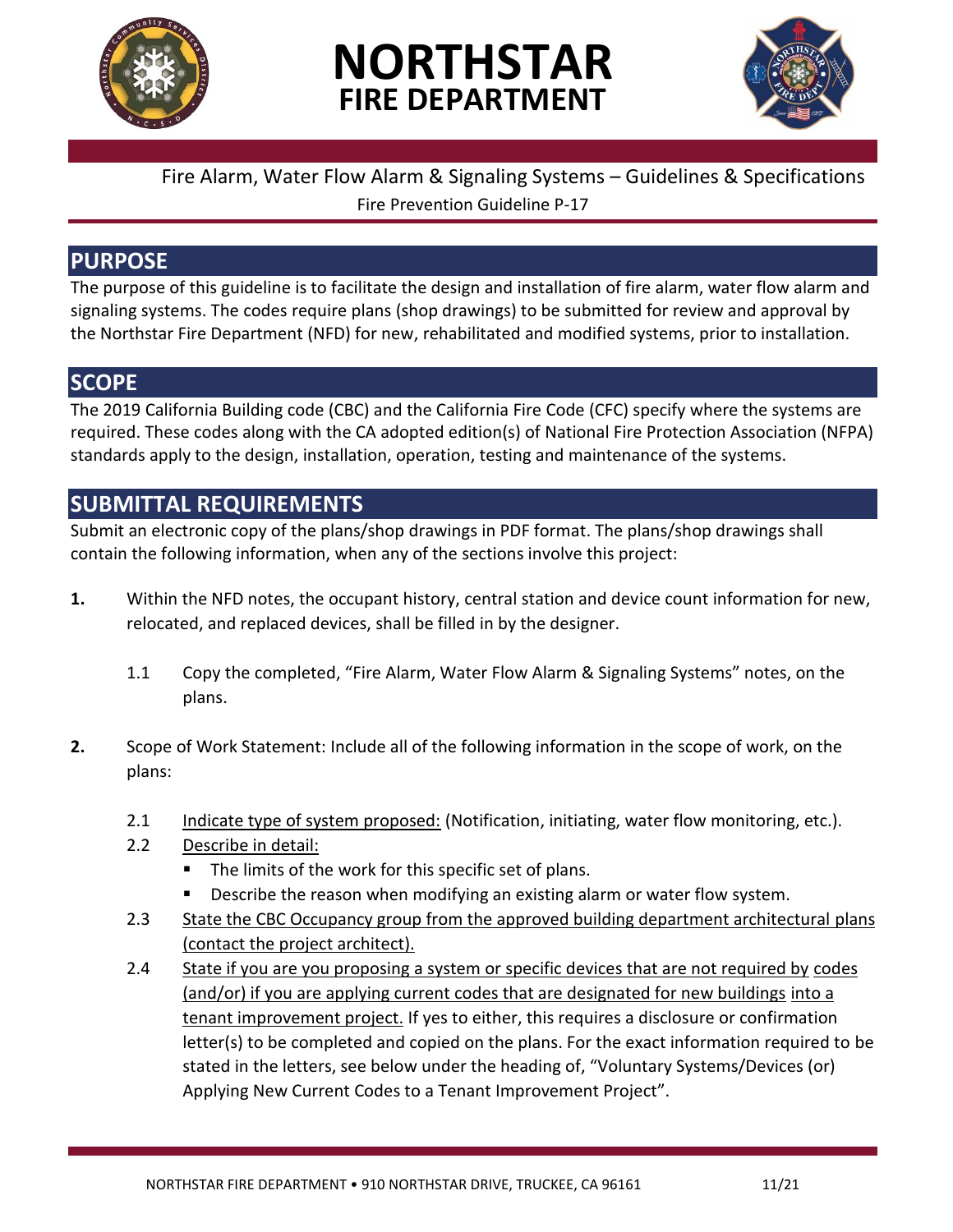- **3.** Design, Coordination, and Installation Information: (Provide all)
	- 3.1 Designer's name, license number and phone number
	- 3.2 Coordinator of design/install name and phone number
	- 3.3 Installing contractor's C-10 License number
- **4.** Project Identification: Complete address of the project (include building names/numbers, suite numbers, and tract and lot numbers for residential projects).
- **5.** Device Data Sheets: Provide one set of device manufacture data sheets for all devices.
- **6.** Completeness of Shop Drawings: Provide a scaled floor plan showing the location of all devices involving your scope of work. Label all areas that are not part of the job scope. Shop drawings shall meet the requirements of CFC 907.1.2 and shall include the following, but not limited to: zone requirements, riser and point to point diagrams showing number of devices on each circuit, floor identification, all walls and doors, a description of use for each room, terminal and circuit identification, power supplies, and any other information needed to demonstrate the function of the system. Drawings shall use the symbols identified in NFPA 170.
- **7.** Equipment Legend/Bill of Materials: The legend shall indicate newly added, relocated, and replaced devices (this shall match the device count on the NFD notes). The legend shall also provide device symbols, manufacturer name, model number, and the California State Fire Marshal listing numbers.
- **8.** Annunciator and Main Fire Alarm Control Unit(s) (FACU): A remote annunciator indicating device is required when the FACU is not located in an area that the NFD would initially respond to or is in an area that may be difficult to gain access to. The annunciator should be placed in or near the front lobby or entrance area. In multi-tenant suites, locate the annunciator in the lowest numbered/lettered suite or the lowest street address. The FACU should be within a secure environment, electrical, mechanical, service, or riser room which is best accessed from the exterior of the building.

For scenarios involving multi-buildings and subsystem fire alarm control units (Subpanels): When the FACU is located in one building and a subpanel is located within another building(s), the FACU shall reset automatically when a subpanel is reset. On the contrary, the FACU shall not reset any subpanel (NFPA 72 Section 23.8.2.9.).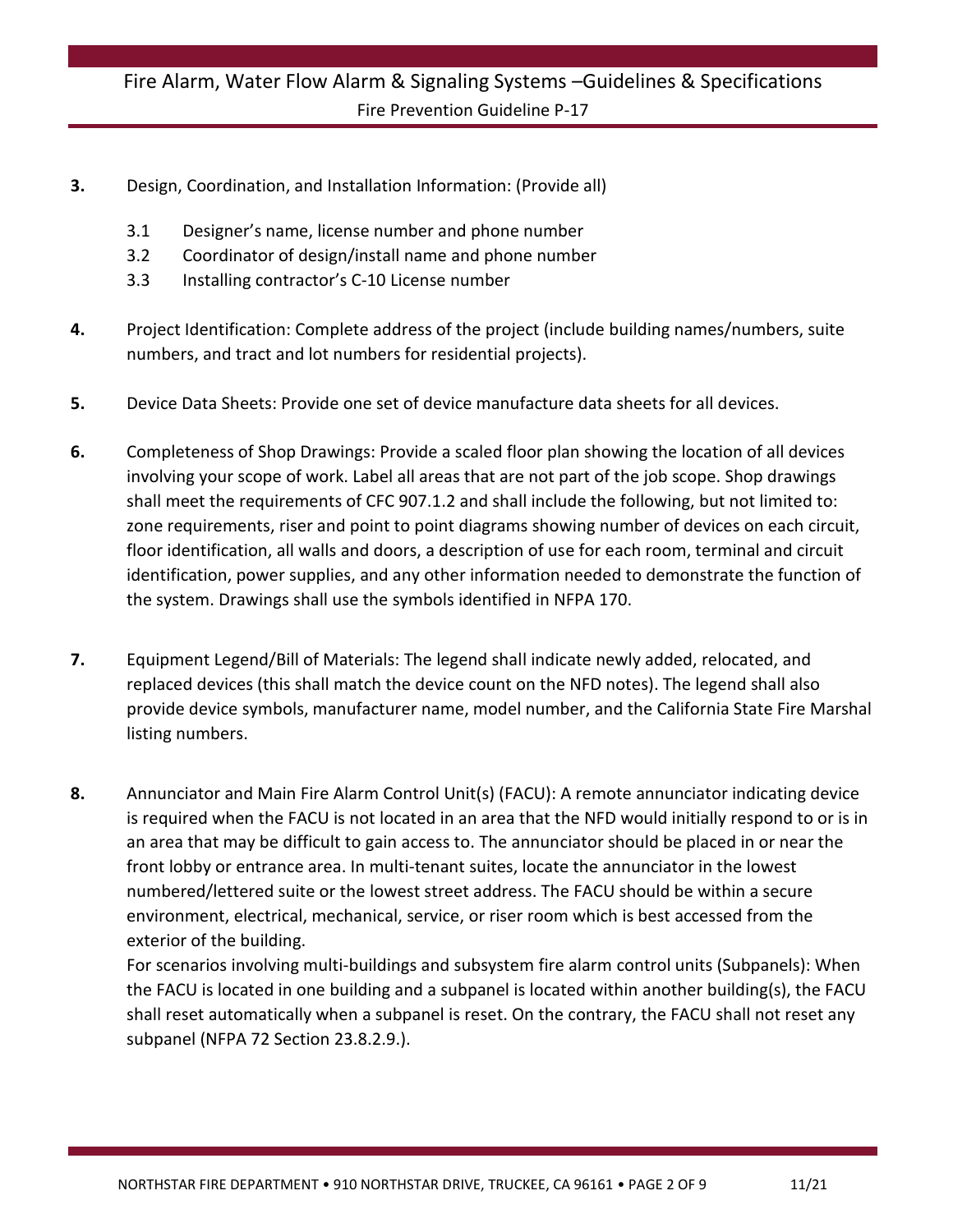- **9.** Voltage Drop and Battery Calculations: Voltage drop shall not exceed the minimum device specifications needed to meet the device listing. Voltage drop calculations shall be provided for the most demanding circuit(s) in the area of work. The maximum allowable voltage drop on a fire alarm circuit is 10%, or the voltage drop included in the fire alarm control panel specifications, whichever is less. Standby battery calculations shall include both standby and alarm conditions. Calculations are to be performed for 100% of the load. Any non-fire related security device load shall be included. A minimum 20% safety margin above the calculated amp-hour capacity is required. The batteries shall maintain the system in standby mode for 24 hours in a non-alarm condition, and then immediately be able to operate all devices for 5 minutes and 15 minutes for voice evacuation systems (NFPA 72 10.6.7.2.1, CFC 907.1.2).
- **10.** Automatic Fire Extinguishing Systems: Where a building fire alarm or monitoring system is present, automatic fire-extinguishing systems shall transmit a fire alarm signal to a central supervising station. The activation of the extinguishing system shall also activate all notification devices (CFC 904.3.5).
- **11.** Single Path Dialers or Two Phone Lines: Only dialers listed as a single path of communication by the California State Fire Marshal are acceptable. Provide a cut sheet from the manufacturer indicating this approval. When changing the types of communication path to meet the requirements of two phone lines, you can propose a cellular phone or an internet line as the primary signal line, and a hard wired plain old telephone system (POTS) land line can only be used as the secondary line. The two POTS lines can still exist if still operable, when no change is proposed to the communication paths (NFPA 26.6.3.3, 26.6.3.4).
- **12.** Voluntary Systems/Devices (or) Applying New Current Codes to a Tenant Improvement Project: In accordance with 2D above, the plans will not be approved unless you draft either the disclosure letter or confirmation letter per below. The letter shall have a printed name and be signed and shall be copied on the plans. There is a possibility that both letters will be required on the plans, such as a notification system for a tenant improvement now being required by code, yet voluntary initiating devices are also being proposed. Select one or both of the letter choices based on the scenario you fit into:
	- 12.1 Disclosure letter (for voluntary systems/devices): The business/facility manager or building owner shall sign this letter.
		- **The letter shall state verbatim, "The signee is aware the devices are not required but** accept the additional devices for greater life safety protection for the occupants and building protection. The system will be tested and maintained per code requirements. The devices that are not required are The devices individual types of devices)
	- 12.2 Confirmation letter (for tenant improvement projects): The building Architect of record or Building Department staff shall sign this letter.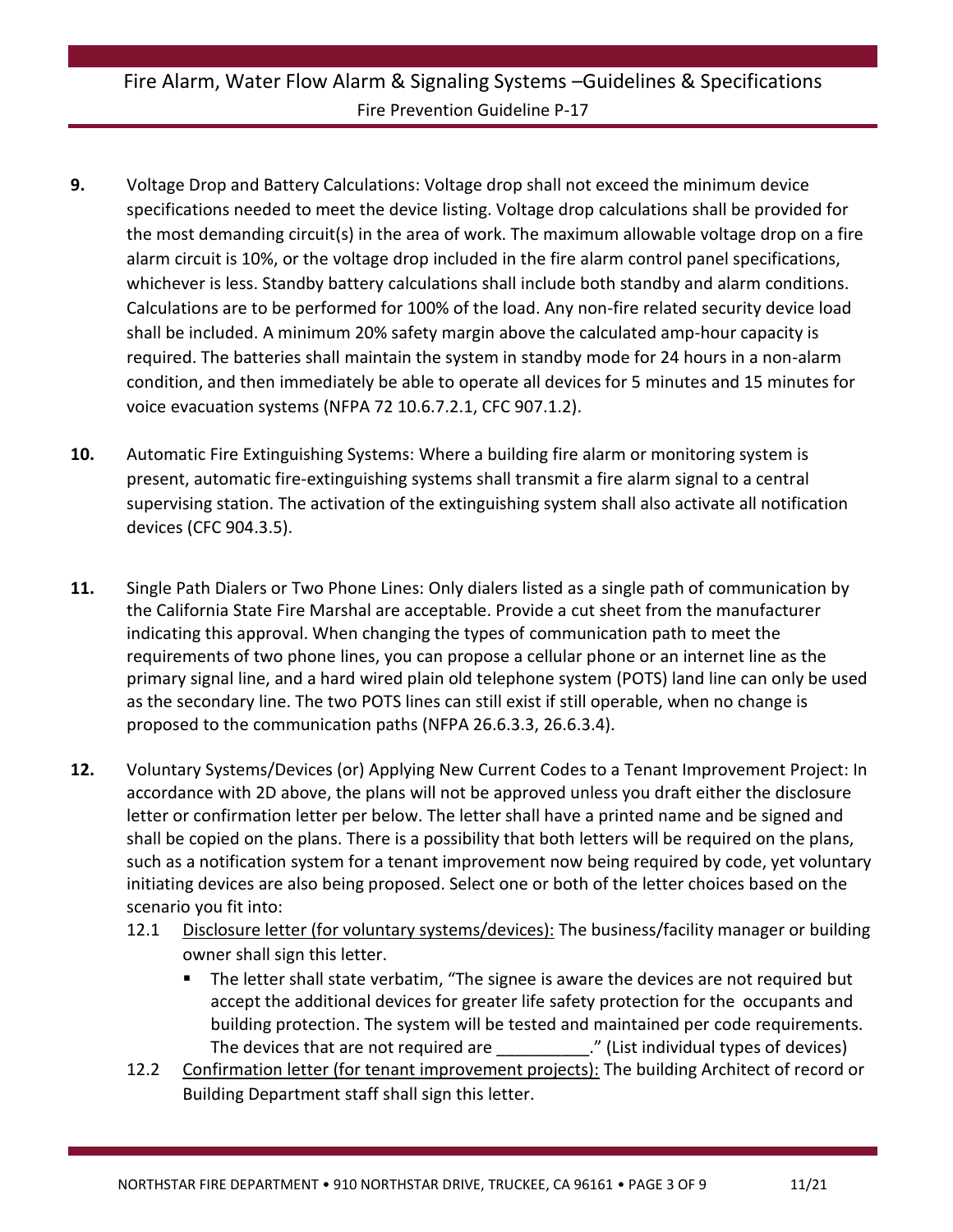The letter shall state verbatim, "The amount of the project tenant improvement work now requires the proposed alarm system normally designated for new buildings. The CBC code section(s) requiring the new system is, CBC Section \_\_\_\_\_\_\_\_\_\_\_." (List the code section)

(The building department approved stamped plans could be submitted to NFD by the applicant, in lieu of processing any confirmation letter).

#### **13.** Elevator Recall/Shutdown:

New elevators that have a travel rise that exceeds 80 inches will require Firefighter Emergency Operations (FEO) recall/shutdown.

Existing Elevators: If the work on the alarm system is involving elevator recall/shutdown related devices (or) existing elevator recall functions are currently significantly incorrect, and safety expectations of recall/shutdown is not currently available to the public or firefighter, FEO features could be required to be retrofitted.

- **14.** Duct Detection: Duct detectors are only required to be tied to the main fire alarm panel, when the alarm system is required by CBC 907.2. When tied to the main fire alarm panel, duct detection activation shall only cause a supervisory signal to the central supervising station. For buildings that only have a water flow alarm or buildings with voluntary alarms, the duct detector activation shall provide a visible and audible signal at an approved location but does not need to notify the central supervising station.
- **15.** Manual Fire Alarm Boxes (Manual Pull Stations): NFD does not require a manual fire alarm box for the initiation of a fire alarm signal as permitted per CFC 907.2, exception 3. Pull stations installed for specific reasons or specific locations may still be required or acceptable (CFC 907.4.2). Pull station covers or their sounding devices will be evaluated on a case by case basis and shall be subject to NFD approval during the plan review (CFC 907.4.2.5).
- 16. Alarm devices related to special door egress and access controls: Plan Review and Inspection Timing Sequence Requirements:
	- 16.1 The fire alarm designer shall provide to NFD a separate copy of the approved architectural plans in PDF format, for the areas in which the special door egress and access controls are proposed.
	- 16.2 The related alarm component plans shall be approved by NFD prior to the installation of special door egress and access controls.
	- 16.3 The alarm panel related components shall be installed and inspected, prior to or concurrent with the installation of special door egress and access controls.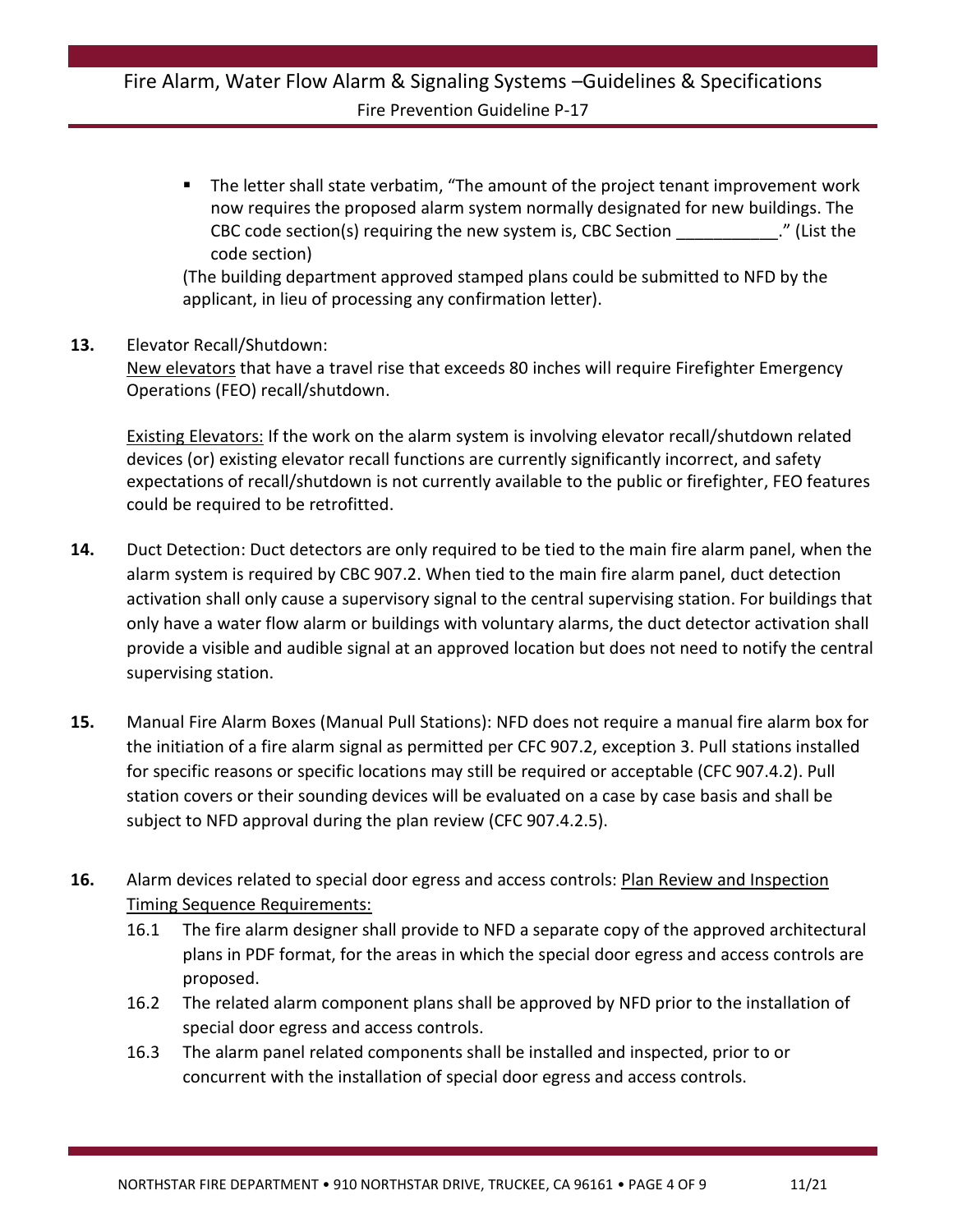**Notes required to be copied on the plans:** Select the correct heading from the below list that fits your situation. You are required to find those specific notes correlating to the heading, within the guideline entitled "Control Devices for Egress – Guidelines and Specifications". Copy the notes as found in the aforementioned guideline, verbatim on the alarm plans. If you have more than one of the situations below, then copy each set of correlating notes from the guideline on the plans.

- Sensor-released egress door installations (CBC 1010.1.9.8).
- Delayed egress lock installations (CBC 1010.1.9.7).
- Elevator lobby egress-control devices (CBC 1010.1.9.12) and (Chapter 10).
- Electromagnetically locked egress doors (CBC 1010.1.9.9).
- **17.** Hazardous Materials Warning Systems: All emergency warning systems for hazardous materials emergency initiations shall have visual notification appliances that are blue in color. Audible devices shall be of a different tone and pattern than the notification alarm system (CFC 5004.9 and 908).
- **18.** Occupancy Group E Specific Information: Emergency voice alarm communication systems are required when the final approved occupant load exceeds 100 occupants, when a fire alarm is installed (CBC 907.2.3). In these cases, the alarm plans cannot be approved until the architectural plans are approved. Smoke detection shall also be installed in every room used for sleeping or napping (CBC 907.2.3.8.2).
- **19.** High Rise Building Alarm System Requirements: High rise buildings shall be provided with an approved automatic fire alarm system meeting the requirements of 2019 CBC, CFC, and NFPA 72. However, high rise buildings require alarm equipment, placement and operations unique and specific to the NFD. The applicant will need to contact the NFD to discover what is required in addition to the state codes and national standards. Prior to submitting the alarm plans to NFD, they shall be reviewed by the smoke control design engineer for compliance of the smoke control design when applicable, and the design engineer shall provide a letter indicating compliance with the Smoke Control Rational Analysis. See NFD Guideline P-16.
- **20.** Occupancy Group R-2 Specific Information: Dwelling and sleeping units shall be provided with the capability to support future visible alarm notification appliances (CBC 907.5.2.3.3). This is required only when a fire alarm is required by CBC 907.2.9.1, such as when the building has 17 or more units, 4 or more floors, or there are dwelling/sleeping units located below the level of exit discharge. However, see Section 907.2.9.1 to find more scenarios and exceptions requiring a fire alarm.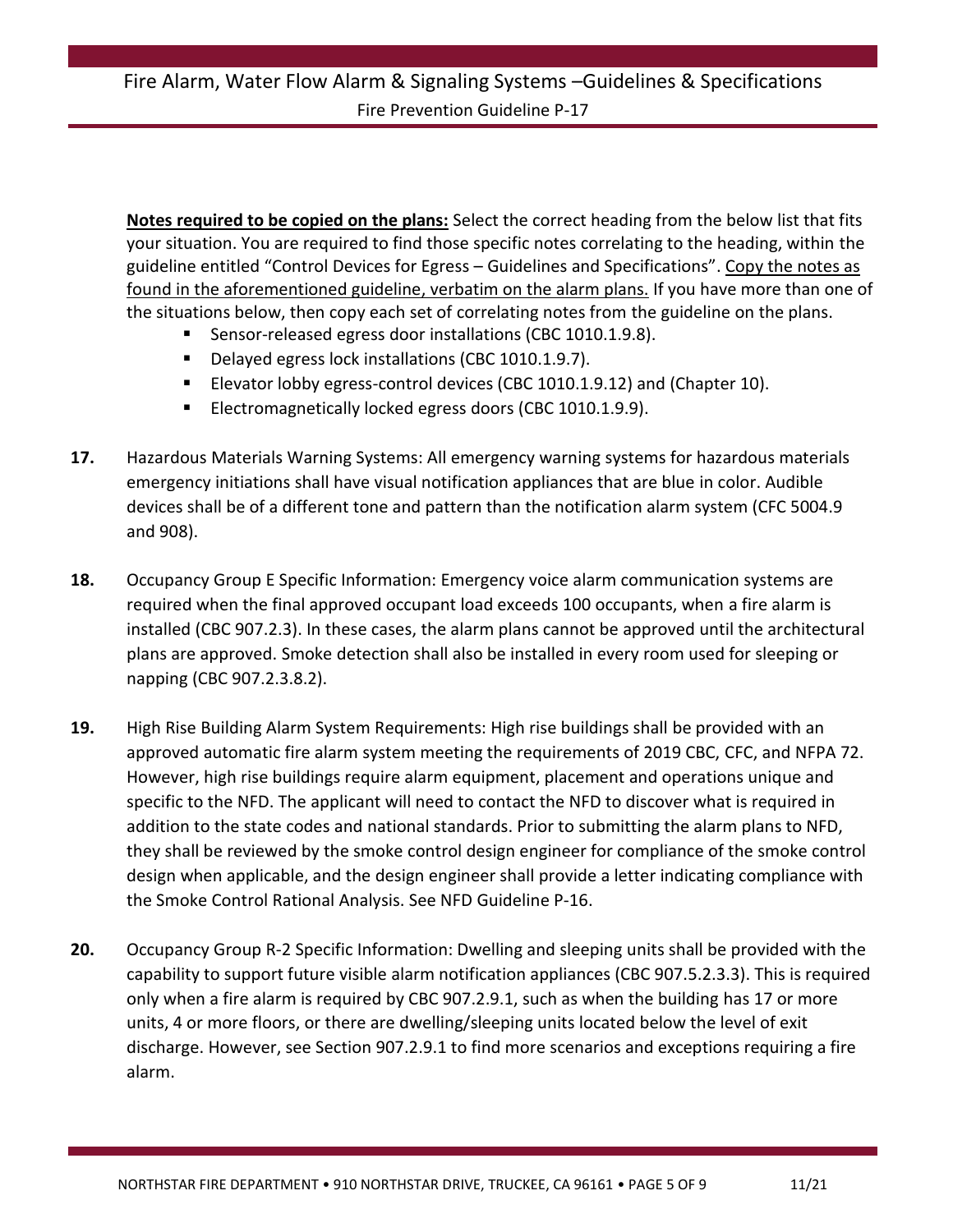See CBC 907.5.2.3.3 for multiple ways to provide the capability to support future visible alarm notification appliances. Acceptable examples are as follows:

- In lieu of actual pre-wiring for visible devices within the unit, provide approved electrical conduit installed in all units with suitable junction boxes and direct termination at the fire alarm control unit location (NFD does not require pre-wiring within units and future damage to walls to install wiring later is the choice of the builder at the time of construction).
- **Fire alarms in these building have more requirements in addition to visible appliance** capabilities in dwelling/sleeping units (see CBC 907.5.1 through 907.5.2.3.4).
- **21.** Sequence of operations for all systems: See the example below. Match the sequence you are proposing, to the sequence and signal types we provide you. Contact NFD prior to submittal if there is a discrepancy.

#### **Example Sequence of Operations (Differences may be approved on a case by case basis)**

#### **Emergency Response and Alarm Condition: (List both of these in separate rows)**

Audible and Visual Notification System Area Smoke and Heat detectors Sprinkler Head Activation Special Extinguishing System Manual Pull Station

#### **Supervisory Signals**

Elevator Recall Devices in Lobby, Machine Room, or Shaft Duct Detectors Valve Tamper Signals Door Closure Devices (unless for required area detection) Power Failure Generator, Fire Pump, Water Tank

#### **Elevator Recall Signals**

Firefighter Hat Lamp in Elevator Cab Glows:

Elevator Lobby Smoke/Heat Detectors Recall Key Switches

Firefighter Hat Lamp in Elevator Cab Flashes: Machine Room or Hoist-way Smoke/Heat Detector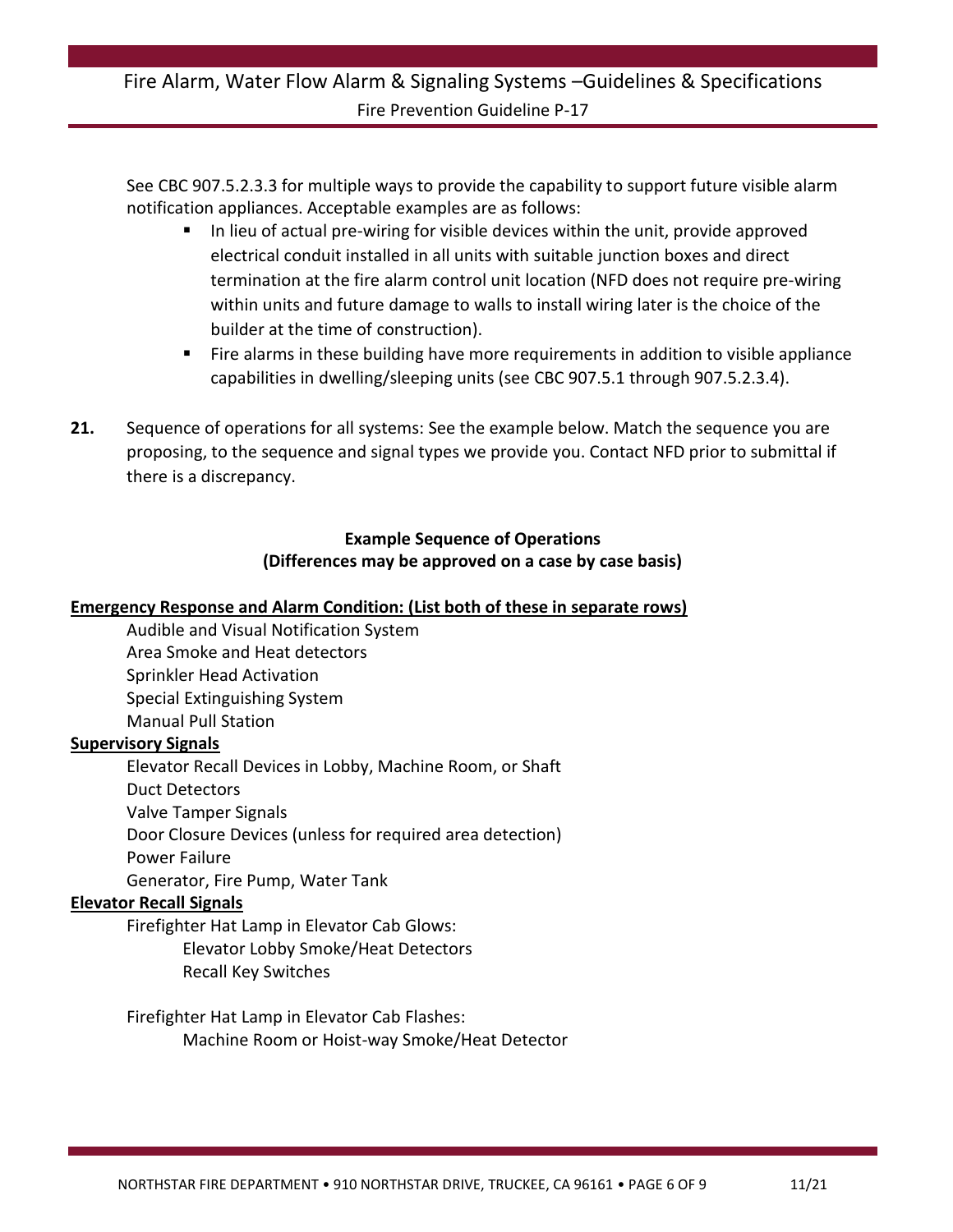# Fire Alarm, Water Flow Alarm & Signaling Systems –Guidelines & Specifications

Fire Prevention Guideline P-17



# **NORTHSTAR FIRE DEPARTMENT NOTES Fire Alarm, Water Flow Alarm & Signaling Systems**

First complete the bottom portion and then copy the notes on the plans

- 1. NFD inspections are required for this project. Please schedule all field inspections at least 48 hours in advance. Call the NFD to schedule an inspection scheduling at (530) 562-1212 ext. 1.
- 2. The scope of work shall be tested by the installer prior to the NFD inspection to determine the system properly functions as approved on the plans.
- 3. For extremely large systems, NFD may require the installing contractor to provide a written certification by a different third-party licensed contractor, to verify all or specific portions of the system function as approved on the plans (NFPA 72, 7.5.2).
- 4. This system was designed and installed under the 2019 code requirements.
- 5. Approved drawings and documents shall be retained. Drawings shall be accessible upon request. After final inspection, approved shop drawings and maintenance instructions shall be properly delivered to a representative of the occupying business, who shall offer copies to the building owner (NFPA 72, 7.5.3 and 7.7.1).
- 6. Written records and reports of the alarm system testing frequencies and results shall be available for review on the premises for the NFD inspector during fire inspections.
- 7. Testing and service personnel shall be qualified and experienced per NFPA 72, 10.5.3.
- 8. Any future modifications to the system after this final NFD inspection shall cause a new plan to be drafted and submitted by the tenant or building owner. The modifications shall not be started until the new plans are approved by NFD (NFPA 72, 7.5.6.6).
- 9. When the Fire Alarm Control Unit (FACU) panel is in a room accessed through a door, a permanent sign shall be provided on the door indicating, "Fire Alarm Control Unit" or equivalent. When there are sub-panels, door signs shall also indicate where the main FACU panel is located.
- 10. A 24-hour emergency response phone number shall be permanently posted at the control panel.
- 11. The circuit breaker power disconnect shall only be accessible to authorized personnel and shall be identified as "FIRE ALARM" (NFPA 72, 10.6.5.2). The electrical panel with the fire alarm circuit shall be in a secured room, or a circuit breaker locking device shall be installed (NFPA 72, 10.6.5.4).
- 12. Storage batteries shall be marked with the month and year of manufacture (NFPA 72, 10.6.10).
- 13. The batteries shall be able to run the system in stand-by mode for 24 hours without building power in a non-alarm condition, and then immediately be able to operate all devices for 5 minutes (15 minutes is required for voice evacuation systems) (NFPA 72, 10.6.7.2.1, CFC 907.1.2).
- 14. If a 24-hour battery test was not required, NFD could require shut down of the AC power to verify trouble signals.
- 15. Batteries shall be fully charged under normal conditions and after a power loss event discharge (NFPA 72, 10.6.10.3).
- 16. A battery charger failure shall be detected as a trouble signal (NFPA 72, 10.6.10.6.1).
- 17. An alarm signal shall occur within 10 seconds after initiating device activations (NFPA 72, 11.11.1). The alarm signals shall be audibly distinctive from all other different types of audible systems or alarms (NFPA 72, 10.10).
- 18. All audible alarm notification signals shall be a three-pulse temporal pattern (CFC 907.5.2.1.3).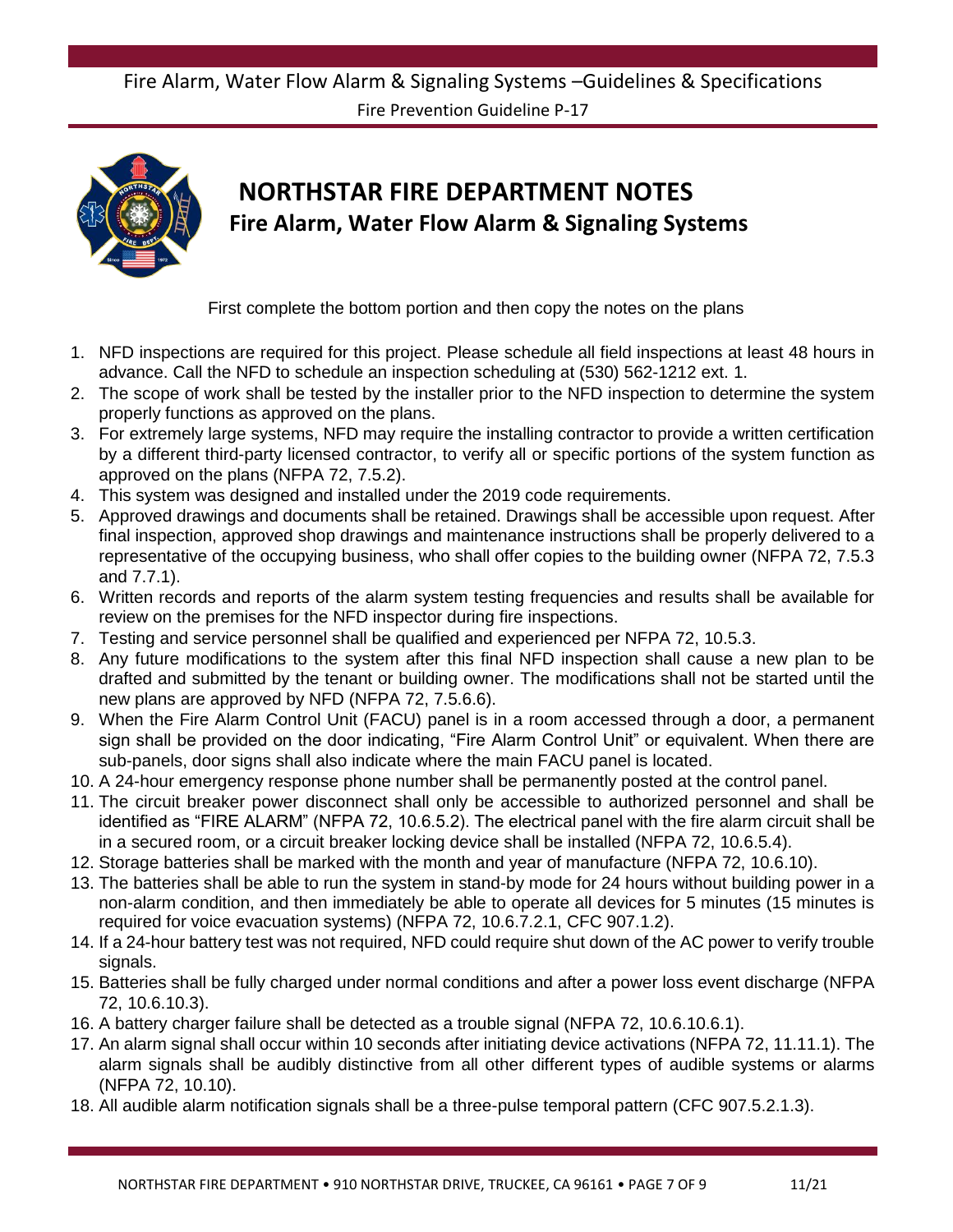- 19. Audible alarm sound pressure levels shall be provided as specified by CFC 907.5.2.1. and 907.5.2.1.2
- 20. When more than two visual notification appliances are located within the same room or area, they shall be synchronized (NFPA 72, 18.5.5.4.2).
- 21. Manual pull station key(s) should be placed in the main FACU box or sprinkler head box.
- 22. When tied to the main fire alarm panel, duct detector activations shall only cause a supervisory signal to the central supervising station.
- 23. Inspection, testing and maintenance shall be performed and maintained per Chapter 14 of NFPA 72 and the manufacturer specifications.
- 24. Where a building fire alarm or monitoring system is installed, automatic fire-extinguishing systems shall be monitored to the central supervising station by the building fire alarm or water flow system in accordance with NFPA 72 and CFC 904.3.5.
- 25. Elevator recall shall operate per the signals found in sequence of operations on this plan (NFPA 72, 21.4).
- 26. All fire alarm and water flow alarm systems undergoing a change in central supervising station companies are required to be immediately tested in the presence of NFD. This is to verify that new company is appropriately receiving necessary signals, transmitting emergency 911 communications, and that devices dedicated for supervisory and trouble signals do not cause an emergency response. When the change of the supervising station company is not part of the new construction inspection on these plans, the responsible party causing the change shall submit a request to NFD for an inspection. The responsible party is required to generate the NFD inspection. No plans review is required for this scope of work (CFC 901.9).
- 27. The following must be completed by the designer prior to copying on the plans. List the number of all total devices proposed only for this specific job.

|                                       |                       |                    | This scope of work only covers the following quantity of devices: |
|---------------------------------------|-----------------------|--------------------|-------------------------------------------------------------------|
| Devices below are factored in fee     |                       |                    | Devices not factored in fee                                       |
| charges                               |                       |                    | charges                                                           |
| List the # of                         | <b>Devices</b>        |                    | <b>List the # Other Devices</b>                                   |
| Initiating below:                     |                       |                    | below:                                                            |
| <b>Detectors</b>                      | <b>Duct Detectors</b> | <b>Manual Pull</b> | <b>Tamper/Water Flow</b>                                          |
| New/Added:                            | New/Added:            | New/Added:         | New/Added:                                                        |
| Relocated:                            | Relocated:            | Relocated:         | Relocated:                                                        |
| Replaced:                             | Replaced:             | Replaced:          | Replaced:                                                         |
|                                       |                       |                    | <b>FACU</b>                                                       |
|                                       |                       |                    | New/Added:                                                        |
| List # of Notification Devices below: |                       |                    | Relocated:                                                        |
| <b>Horns / Strobes</b>                |                       |                    |                                                                   |
| New/Added:                            | Relocated:            |                    | Replaced:                                                         |
|                                       |                       |                    | (Indicate) Dialer Replaced Yes /                                  |
|                                       |                       |                    | No.                                                               |
| Replaced:                             |                       |                    | Extinguishing System Yes / No                                     |

(The Information Above Shall Match the Equipment Legend/Bill of Materials).